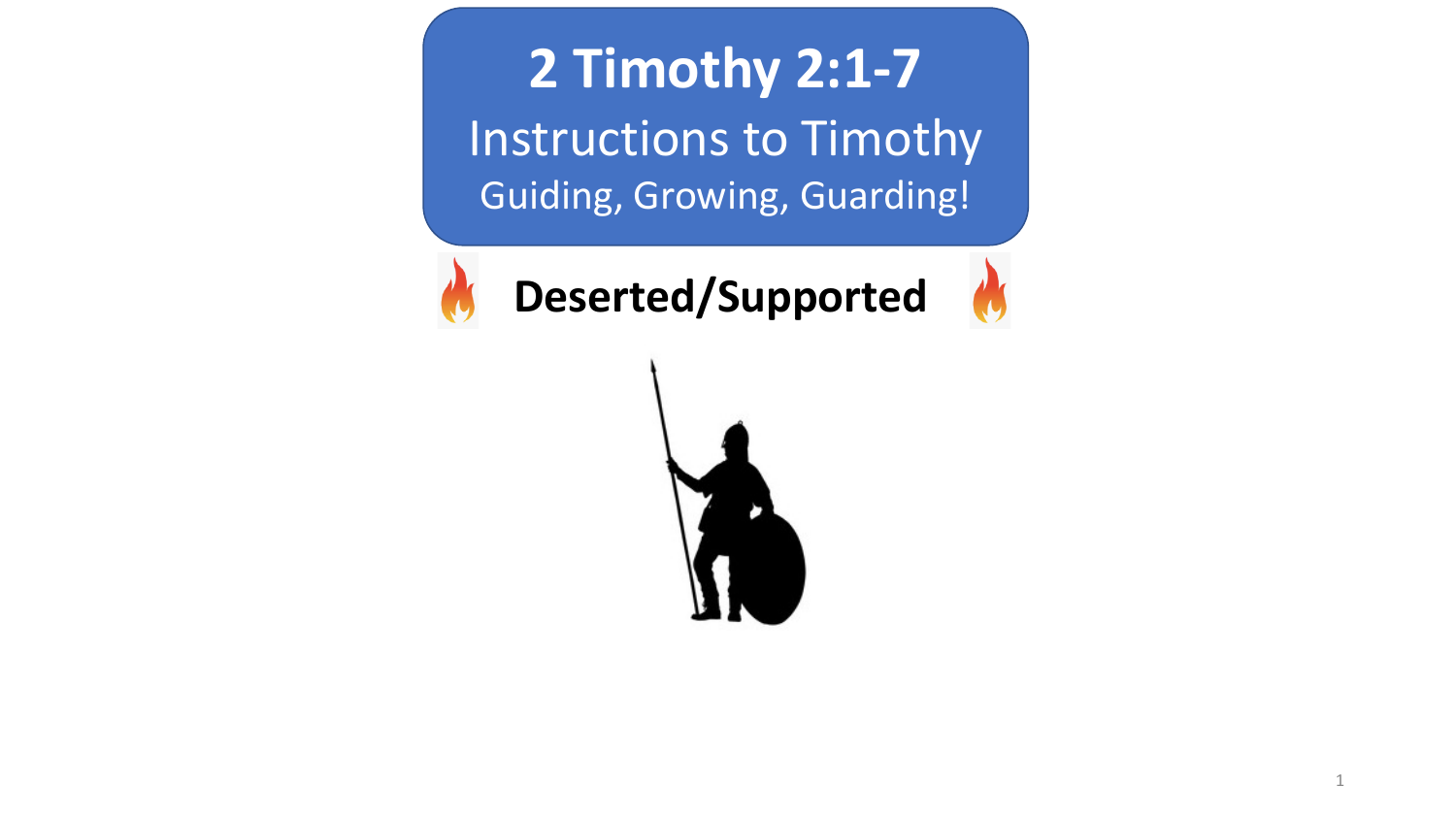**Chapter 1** concludes with the example of a man, Onesiphorus of Ephesus, who was a thoughtful, conscientious man of God, who had been very helpful to Paul years before, when Paul had been

ministering in Ephesus. And then, just recently, he had traveled to Rome to seek out and find Paul in the dark dungeons of that city. While Rome's Christians were hiding in their homes, with no knowledge of Paul's whereabouts, Onesiphorus was out tracking Paul's location down! In doing this, he had revealed another attribute of his godly character that he had not *had to* show so much before – that of courage! Of all the Christian leaders that came to see Paul when he was under *house* arrest just a couple of years before, all were mysteriously elusive or busy, or remote and unreachable in these newly perilous times for Christians (Nero. But Onesiphorus had traveled about 1,500 miles to find Paul and to encourage him.



Then he had had to skillfully wade through some serious (and dangerous) red tape to find the location of Paul's dungeon. Then he had to find a pretext to see Paul and spend time with him, and to bring him provisions of food and clothing. But the most important thing he brought Paul was paper, ink, and pen - and with that, it is<br>very likely that Onesiphorus had even taken dictation from Paul to write down this very letter, with the intention of taking it back with him to Ephesus and deliver it to Timothy. Paul had serious eye trouble, so, as far as we can gather, indications are that he always *dictated* his letters to someone else who wrote down his candidate for this than Onesiphorus – the only Christian who had the crazy courage to come to see Paul?!

After pointing out the courage of Onesiphorus at the end of **chapter 1**, Paul admonishes Timothy at the<br>beginning of **chapter 2** to be "strong" in the message of the the grace of Jesus, i.e. – the gospel! Things were<br>not and dealther So, Paul advised Timothy to make authentic disciples of Christ who could then make authentic disciples of Christ. In this way, the gospel could be passed on to successive generations. Since he now knew he was going to die before Jesus returned, Paul was convinced that the future of the church had to be protected with correct information and with unerring focus on the truth. The accurate, inspired, foundational information of the gospel had to be preserved and passed on! This disciple-making was the simple formula that would ensure success! 2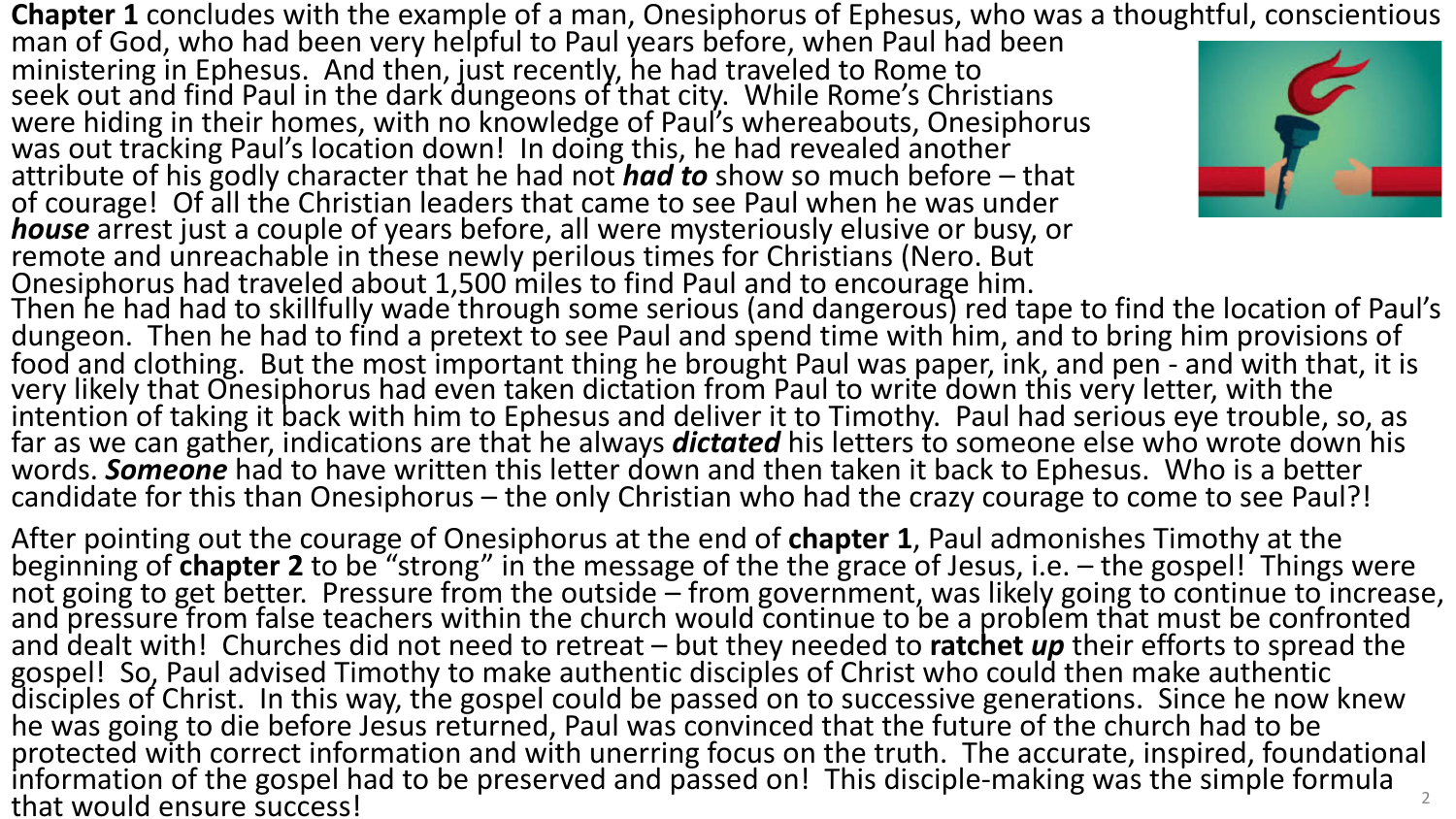*In* vs. 3, Paul encourages Timothy to join Paul in enduring hardship. In doing so, Paul uses 3 analogies. **1) a soldier, 2) an athlete 3)** 

**and a farmer**. I have broken each of these analogies down into the simple point that Paul is trying to make with them. He uses the example of a **soldier** to demonstrate a Christian leader's need for *endurance, determination, and focus*. He uses the example of an **athlete** to provide a picture of *self-restraint*. And he uses the example of a **farmer** to demonstrate the need for *reward*. It is an interesting mix of images and their messages within the context I've already outlined, so let's dig into them a bit.

A soldier's life can be a hard life, obviously. To survive to be able to fight on, often requires brains and brawn. If a man has brains but no brawn  $-$  no muscles or endurance  $-$ - and he runs into someone with muscles and endurance during battle, well then he will

probably be overwhelmed and killed. So in his training, *a soldier* is put through many grueling exercises to *build* muscle and endurance so that *when* he encounters an enemy with hardened muscles in battle, that he will have a fighting chance by using his own hardened muscles to defend himself and to put his opponent down! But it is not just physical! A man must have the mentality to be a good soldier! The mentality of a soldier has to be that he can endure *anything* – that he will be the last to drop from exertion, or from the heat or cold, or from the weight of his own armor and weapons under grueling marches or day-long battles and sieges! He is prepared mentally to suffer anything, even multiple wounds, and to still come out on the other side of the battle still fighting! If you have an army of men with the right mentality, they can defeat an army much larger than themselves!

Likewise, Paul is telling Timothy that he will need a high degree of endurance at every level, to survive in full-time Christian ministry. He has to be prepared for any kind of suffering, because it will come at him when he least expects it. He will be blindsided, and ambushed, and severely tested by the enemies of Christ outside and inside of the church. And he will be tempted to compromise, take shortcuts, make deals. Being a fallen man, he would be most tested by his own fallen nature – by not recognizing pride within himself, or by feelings of entitlement! Hypocrisy, and personal secrets would seek to take his legs out from under him and hold him down – make him at the very least, ineffective, out of the fight, and at the worst make him *counterproductive* to the Kingdom of God! No, Timothy needed to maintain his personal focus – **1** - it was about Jesus, not himself, **2** – and he needed to maintain a struggle against sin, so that he might take into his nature the fruit of the Spirit, so that he could not be compromised, discredited, dis-empowered, and **3** – it was about maintaining the focus on playing his role in the purposes of God to win Ephesus for Jesus! He needed to always maintain his love of people so that he could continue to be an influencer and a winner of souls! <sup>3</sup>

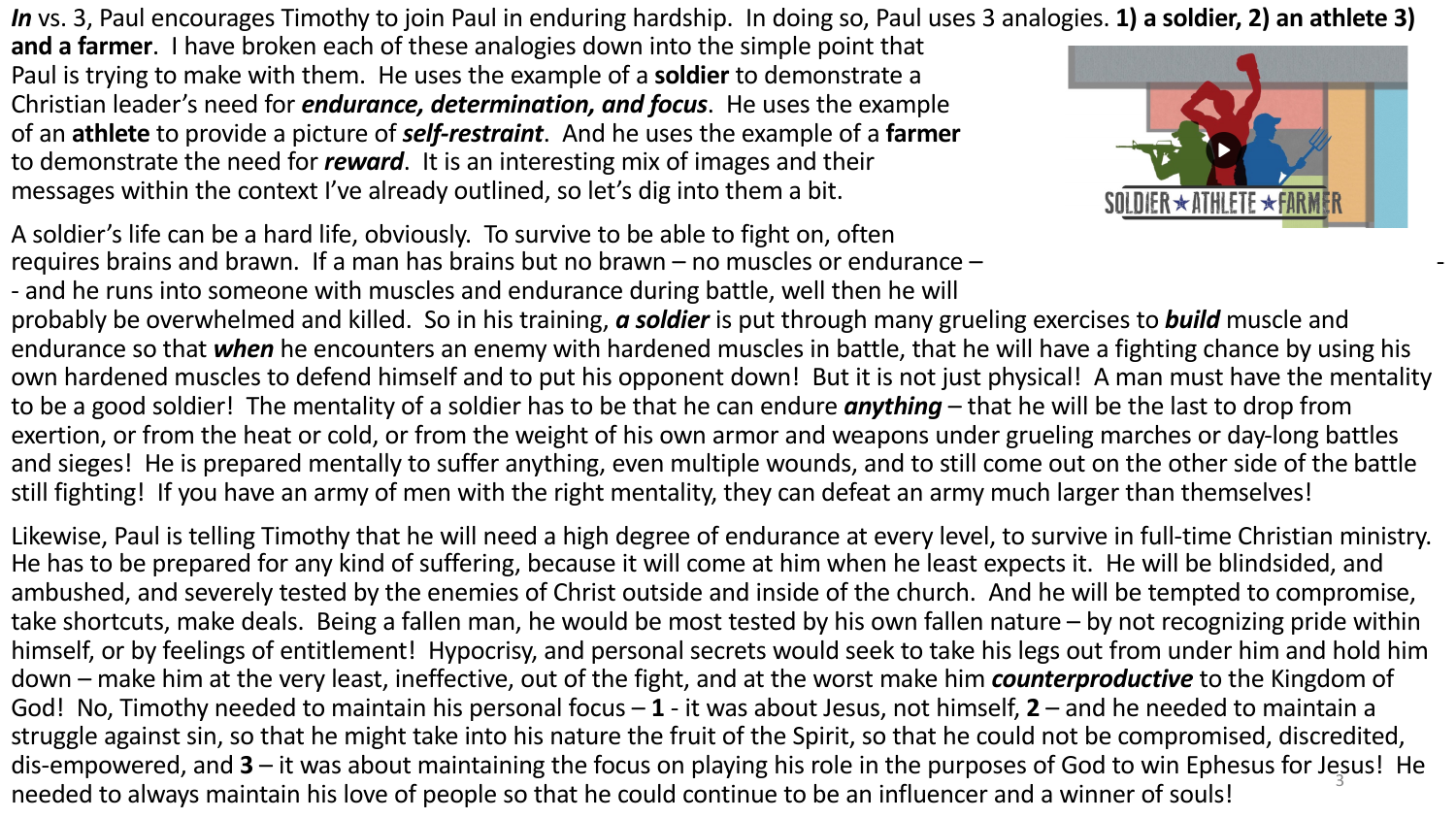2nd, the habits and lifestyle and drive of a professional **ATHLETE** is one of Paul's favorite comparisons in his search to

illustrate what it is like to be a committed Christ-follower. But in this case, it is about one small aspect of an athlete's mentality. Paul refers to the fact that an athlete has to discipline themselves to play by the rules! \*I remember back in 1985- 2005, Iron Mike Tyson terrorized the heavyweight *division* in boxing. For a couple of years, as he climbed up the ladder to become the youngest heavyweight champion in the history of boxing, he was knocking out everyone he faced within the first three or four rounds. Most went down in the first! But later in his career, he lost some of his self-restraint and he broke the rules while fighting the next big champion – Evander Holyfield. From the very beginning of the fight,



Holyfield kept clinching with Tyson – grabbing him and holding him close to neutralize his punching power – and Holyfield was frustrating Tyson to no end – and actually winning the fight in this manner! Finally, when Holyfield again grabbed him and clung to him for dear life to smother another of Tyson's powerful flurries, Tyson turned his head and bit a piece of Holyfield's ear off! It was a savage move that broke the rules, ended the match, and got Iron Mike disqualified! Mike lost his discipline, lost his head, lost the match by disqualification, and lost his best opportunity to win the title back! He was *never* quite the same fighter after that, and he was never champion again even though he was a still a reasonably young man!

Paul says that **Christian leaders** are to play by the rules. Even when there is pressure and stress and frustrations aplenty, (actually, *especially when* there are extreme pressures, stresses, and frustrations) we are to exhibit the fruit of the Spirit – *"love, joy, peace, patience, kindness, goodness, faithfulness, gentleness, and self-control, generosity, perseverance, etc…"*! Those rules of allowable conduct are to be *kept* – especially in the most difficult times! We are to never revert back to our former pre-Christ selves when we were not obligated to play by the rules of the Holy Spirit! Lest someone misunderstands – that does not make us defenseless! Sometimes we must defend ourselves or others from physical, or emotional attack – but we don't resort to **cruelty** or **hatred** against our attacker(s), and 4are ready to **forgive,** so that our own soul is not embittered and we are "*disqualified from the prize*" **[1 Cor. 9:27]**